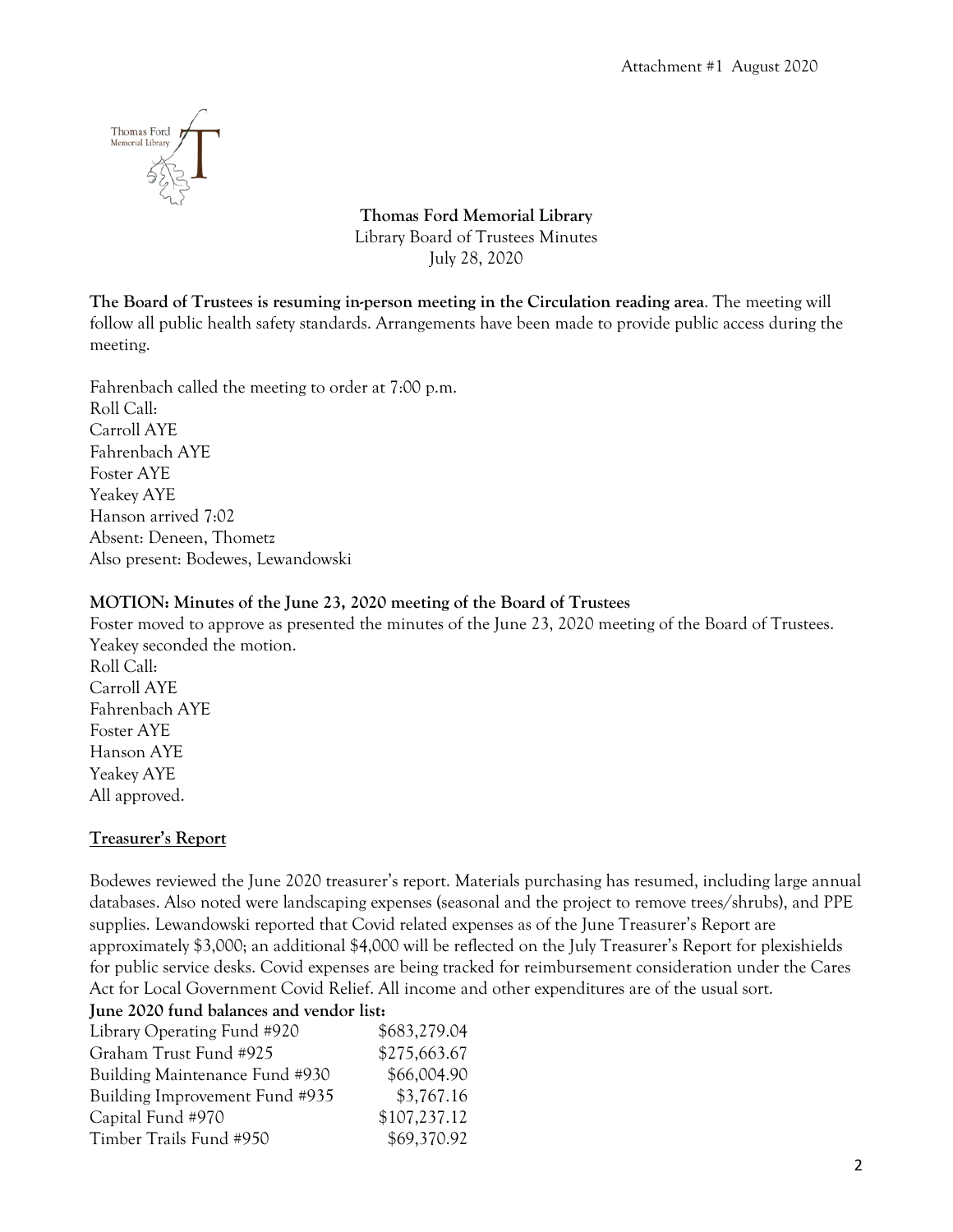| Debt Retirement Fund #940 | \$112,066.82 |
|---------------------------|--------------|
| Vendor List June 2020     | \$114,014.66 |

# **MOTION: June treasurer report and vendor list**

Hanson moved to approve the June 2020 treasurer's report and vendor list. Yeakey seconded the motion. Roll Call: Carroll AYE Fahrenbach AYE Foster AYE Hanson AYE Yeakey AYE All approved. All approved.

# **Librarian's Report**

- **Departmental reports** and statistics were presented.
- **Safety Shielding.** The opening the Library building for limited service anticipated for July 1was amended to July 6 due to a delay in installation of safety shields for the public service desks. A materials shortage delayed the production of the shields.
- **Publicity.** The Library has been the focus of several news items throughout the last few months. Our closure, reopening, and digital programing have been featured in *The Doings*, *Suburban Life*, *The Patch*, and other publications. We are also featured in the national advertising campaign of Library Furniture International. LFI was a major vendor during the renovation and we continue to have a productive relationship with them.
- **Policy Review.** In order to keep online meetings streamlined and brief, the 2020 policy review schedule had been paused. This month policy review will resume with at least two policies for review each month.
- **SWAN Update.** Bodewes shared that he has been re-elected to the SWAN Board and retained as president of the board. This will be his third year as SWAN Board President. The Library Board congratulated Bodewes on his re-election and expressed support of his role in the SWAN consortium, which comprises 100 member libraries.

**Visitors/Public Comment**: There were no visitors or public comment. **Communications**: None.

# **Committees**:

# **Finance**

Bodewes presented the mid-year review of Funds and Investments. All funds are balanced.

# **Building and Grounds**: Yeakey

- A number of the pendant light fixtures installed during the 2019 renovation have been malfunctioning. Working with SMC Construction Management and Anchor Electric, four of the 26 fixtures have been repaired. Arrangements are being made to correct the issue on all fixtures at no cost to the Library.
- Ceiling tiles damaged during the recent HVAC water leak are being replaced. An electrician will complete the final replacement of a specialty tile surrounding a smoke detector.
- The cooling coil in an HVAC unit is being replaced.

The Building and Grounds Committee will meet in the fall to discuss projects for 2020 and plans for 2021.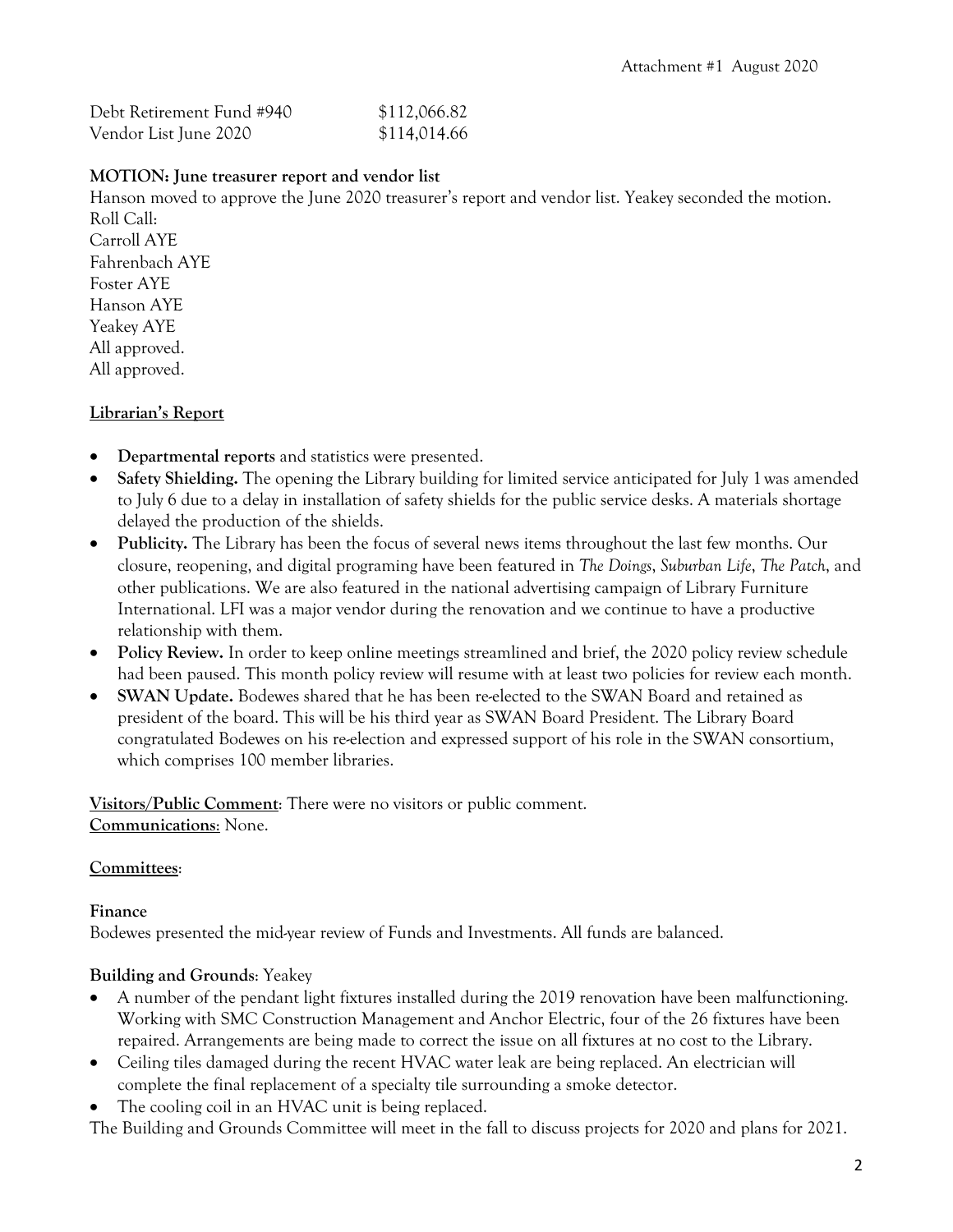# **Old Business**

# **Limited Service Update**

The Library building reopened on July 6. Patrons make materials selections and check out directly – "browse, grab and go." Reopening has gone smoothly, averaging 130-150 people per day with full compliance to mask and capacity guidelines. The greeter post has been helpful during the transition and will be discontinued.

- Hours remain Monday through Saturday, 10:00 a.m. to 6:00 p.m.
- Masks are required to enter the building and capacity limits have been established as outlined in the Governor's Executive Order. Capacities: Youth Services (over age 2) – maximum 16; Adult/Teen Services – maximum 12.
- There is no patron seating. Adult Service public computer use is by appointment only. Meeting rooms are closed, as are the train and water tower in the Children's Department.
- Additional services, i.e. reciprocal borrowing, interlibrary loans, etc., have resumed.
- Library safety protocols are in place, including plexiglass shields at public service desks, social distancing signage, materials quarantine, personal protective equipment and sanitizing supplies.

The Board expressed strong support for all staff efforts during this unprecedented and uncertain time.

# **New Business**

# **Review of Safe Child Policy**

Bodewes presented for review the Safe Child Policy (TFML Policy No. 18). This policy was updated in 2017; no changes are recommended.

**MOTION**: Hanson moved to approve the Safe Child Policy as presented. Foster seconded the motion.

# **Review of Confidentiality of Library Records Policy**

Bodewes presented for review the Confidentiality of Library Records Policy (TFML Policy No. 19).The policy, based on statute and written by Library legal counsel, requires periodic review. No revisions were made. **MOTION**: Yeakey moved to approve the Confidentiality of Library Records Policy as presented. Carroll seconded the motion.

# **Review of Board of Trustees Executive Session Minutes**

The biannual review of Executive Session Minutes to determine which should be kept private or made public is required by law. At the advisement of Library legal counsel, it is recommended that Executive Session minutes pertaining to personnel matters be indefinitely retained. The director's 2019 review was released from the Executive Session File. The Executive Session file will next be reviewed in July 2020. The Board accepted the recommendation.

# **MOTION: Retention and Release of Board of Trustee Executive Session Minutes**

Foster moved to release the 2019 director's annual review from the Executive Session files. Yeakey seconded the motion.

There being no other business, Hanson moved to adjourn at 7:40 p.m. Carroll seconded the motion. Roll Call: Carroll AYE Fahrenbach AYE Foster AYE Hanson AYE